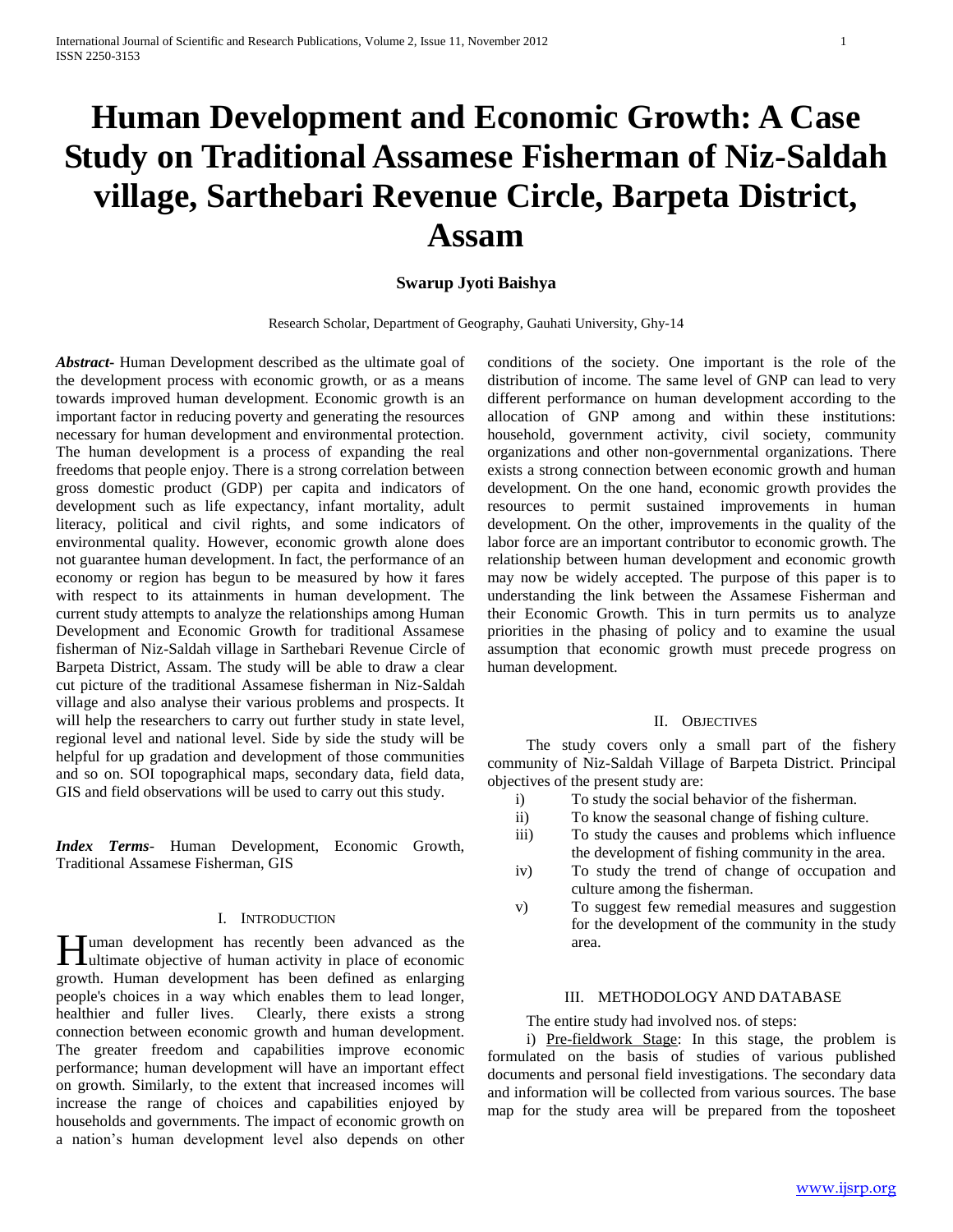published by the Survey of India, Census Reports and different official maps.

#### IV. A PROFILE OF THE STUDY AREA

#### **Geographical Setting of the study area:**

 ii). Fieldwork Stage: This is the stage of collecting primary data from the field. Field works are to be conducted though household survey, personal interview. Some data on socioeconomic condition like population structure, cropping pattern, fishing category, educational status, occupational structure, income pattern, expenditure pattern,problems of the fishing activities, etc.

 The secondary data are collected from the Govt. offices within Sarthebari and also from different offices from Barpeta and Guwahati.

The main secondary data sources are:

- a) Circle office, Sarthebari Revenue Circle.
- b) Assam Samabay Kahar Sangha, Sarthebari.
- c) District Census office,Barpeta
- d) Sarthebari town committee.
- e) Deptt. Of Economics and Statistics Govt. of Assam.

f) Statistical Handbook of Assam.

iii). Post-fieldwork Stage: This stage deals with the processing and summarisation of raw data into various levels in the laboratory using computer applications with GIS. Various cartographic and quantitative techniques will be used to prepare maps, charts, tables, diagrams, etc. Inferences drawn from data analysis are to be verified again and again in the field itself for final validation.

 The study area is a place under Sarthebari Revenue Circle in Barpeta District,Assam. The village Niz-Saldah is a low land area. The name Niz-Saldah "Sal" means a type of fish and "dah" means low land. In a time Sal fish are abundantly found here for this cause the area is named Niz-Saldah. The area is located at a distance about ten kilometers from the mighty river Brahmaputra therefore it is situated within the boundary of active floodplain. The area is locally called "Da"where the fish "Sal" (locally called) was available. Combinely the name "Saldah"came into existence among the people. The area is located at the geographical intersection of 26°48'N longitude and 91°16'E. The surface configuration is characterized by a multitude of dead and active rivers. The area is affected by flood waters by the river Kaldia. There are several bills surrounding the whole area and exhibit a marshy characteristics.

 Physiographically this region is a flood plain. General height of the area is about 45ft from sea level and general gradient of the area is from north to south, for which the various local streams flow from north to south with local meandering. Basically whole of the Brahmaputra valley of Assam forms alluvial soil. It is the deposition of alluvial soil carried by the river Kaldia. The region is climatically dominated by four season1) Summer monsoon season 2)Retreating monsoon season, 3)Winter season, 4)Pre-monsoon season.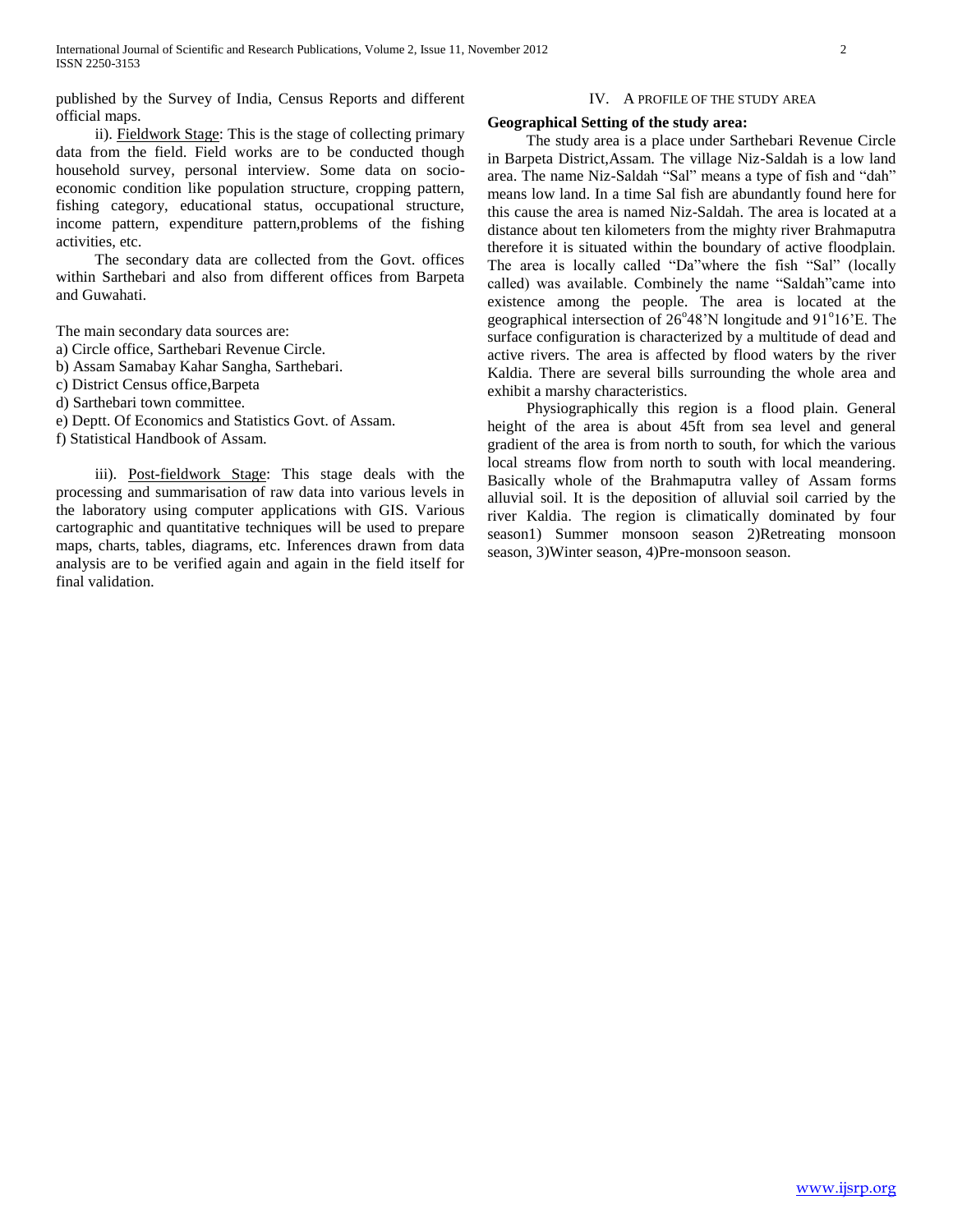

**Fig.1: Location map of Niz-Saldah Village**

#### V. POPULATION STRUCTURE

 The total population of the study area is 1638 of which 825 are male and 813 are female with total households of 270 as per 2001 census. The average household size of the village is 6.07. The percentage of scheduled caste population is 40.47% while scheduled tribe population is 0.18% and rest population are general caste population. The literacy rate is 68.7% with 57.6% of males and 42.4% of females being literate. About 98% of the total population are Hindu and very little portion of population are Muslim. The area is dominated by the people of Assamese community.

### VI. OCCUPATIONAL STRUCTURE

 The occupation depends upon the man's environment. The work of livelihood by which they fulfill their needs is occupation. Fishing is the main occupation of the people in the study area, 52.43% of the people are engage in fishing. Agriculture is another important occupation of the study area. About 30.48% people are engaged in agriculture. 6% are engaged in government services and 7.31% people are work as a daily labour. Only 3.65% people are directly engaged in business and other activities.

|  | Table 1: Occupational Structure of the study area |  |  |  |  |
|--|---------------------------------------------------|--|--|--|--|
|--|---------------------------------------------------|--|--|--|--|

| Occupation                 | <b>People Engaged</b> | Percentage |
|----------------------------|-----------------------|------------|
| Fishing                    | 860                   | 52.43      |
|                            |                       |            |
| Agriculture                | 499                   | 30.48      |
| Govt. Services             | 99                    | 6.09       |
| Daily labourer             | 120                   | 7.31       |
| <b>Business and Others</b> | 60                    | 3.65       |
| <b>Total Population</b>    | 1638                  | 100        |

# **Fig.2: Showing the occupational structure of Niz-Saldah village in percentage.**

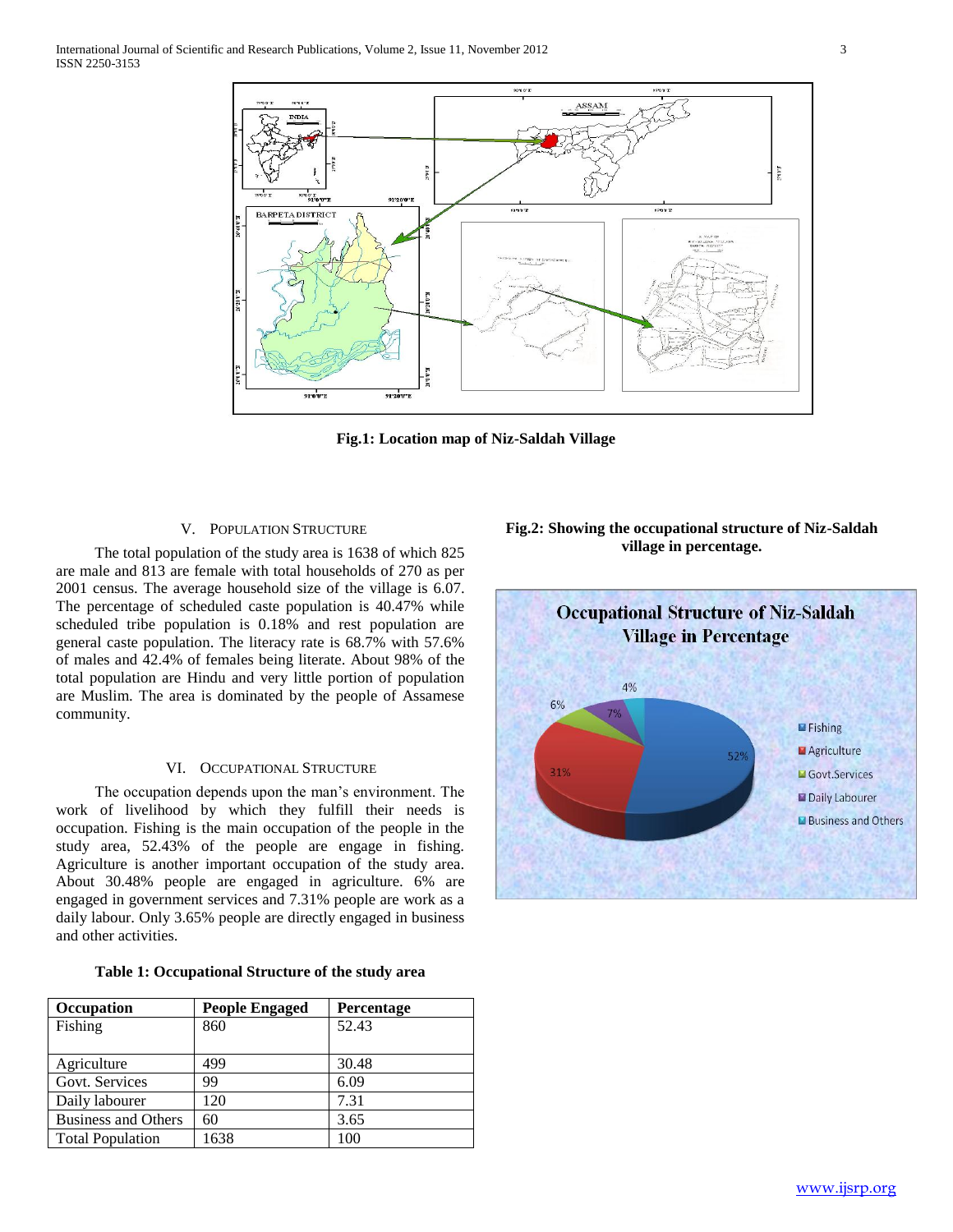#### VII. MONTHLY INCOME PATTERN

 The total monthly income of the Niz-Saldah village is about Rs1,00,98,000.Out of them Rs.61,56,000comes from fishing and fishery,Rs.15,62,500 form agricultural sector,9,94,000 from govt.services,Rs.7,78,000 as a labourer and about 6,07,500 from business and other activities.

# **Table 2: Monthly Expenditure Pattern**

| <b>Item</b>                | Amount(Rs.) | Percentage |
|----------------------------|-------------|------------|
| Food                       | 49,54,000   | 72.05      |
| Education                  | 17,44,500   | 9.01       |
| <b>Medical Treatment</b>   | 11,0000     | 2.58       |
| Household                  | 83,900      | 1.98       |
| Expenditure                |             |            |
| <b>Agricultural Inputs</b> | 9.49.500    | 5.51       |
|                            |             |            |
| Labour Cost                | 102,800     | 2.68       |
| Clothing                   | 6,67,000    | 6.15       |



**Fig.3: Expenditure Pattern of Niz-Saldah Village**

#### **Other Facilities:**

 The village survey data shows that almost all houses were electrified except few poor families.The average hours of electricity available in the village is about 8hours. Distribution of common drinking water facilities shows that of the different sources 90 percent are private tubewell. Few families depened on pond and river for water. The sanitation status of the sample village shows that only18.52% families have pucca latrine,50.17%have kutcha latrines and about 31.31%uses open field.The village is loacted at distance of 6km from Dubi and about 2km from Bangaon.The important market centre is pathsala which is about 10km from the study area.Another important market centre is Barpeta which is 40km from the study area and Sarthebari is the another market which is 20km far from the study area.The connectivity status of the village shows that

from Pathsala to Dubi, it have pucca approach road.From Dubi to Niz-Saldah it is kucca road.The Primary Health Sub-Centre is located within the village.However motorable roads are only for a limited periods of time during winter months.Same is the case with the medicine shops although they are better accessible than the health facilities.Thus,effectively the accessibility of the health services severely constrained.

#### **Social behavior of Fisherman**

 The traditional Assamese fisherman are simple and straight forward and visitors are pleased with their hospitability. The social behavior of the traditional Assamese fisherman in the study area are same with the Assamese traditional behaviour.They serves "Pan and Tamul" to their guest and also serves tea.The people in this area have their traditional dresses like Curia,Kames,Gamocha and shirt etc.Female are dressed with Machala Chador,Riha etc.Rice is the staple food in the study area and they also take other assamese dishes like fish, meat,vegetables etc.'Gopinath Sabah' is their most important festival held every year in the month of march.They also observe different types of Bihu and Pujas.

#### **Fishing as a source of Income:**

 For large proportion of world's population,fishing is not only the way of getting the food, it is also the source of income.It is therefore the most vulnerable people who suffer most if water resources dry up as a consequence of overfishing or climate change.fishing is a global industry that employs upto about 200 million people all over the world.Furthermore there are more people whob are in some way dependent on fishing for their survival. In Assam there are about 3.91 lake hectare of water area in the form of rivers,beels,derelict waterbodies and ponds and tanks.In the study area the main source of fish is the Kaldia river and the other source are from bils and ponds. Monthly assamese fisherman in the study area earn an amount of about Rs.61,56,000.

## **Seasonal Change of fishing area and fishing culture:**

 In the Niz-Saldah village the traditional Assamese fisherman change their fishing area from season to season.In rainy season they catch fish from the river kaldia and in winter season the main source of fish is Bils,Ponds. They capture fish from their village and also from the other nearest village.Common species are-Carp,Climbin fish,Mud water fish.Scorpion fishes,Eel,Sal etc.The traditional Assamese fisherman are economically backward.Their fishing culture also changes seasonally.They use different types of instruments like Jal/Net,Jakari,Pala,Jaoki,Chepa,Chorha,Barashi,Boa. These fisherman also depend on agriculture for their livelihood.

## VIII. CONCLUDING PART

# **Identification of the problems:**

 The present study tries to identify some problems of socioeconomic backwardness of trditional Assamese fisherman of the area. These problems are interrelated with each other.One is cause of another problem. These can be identified as:

- i) Excessive dependence on fishing.
	- ii) Traditional method of Fishing.